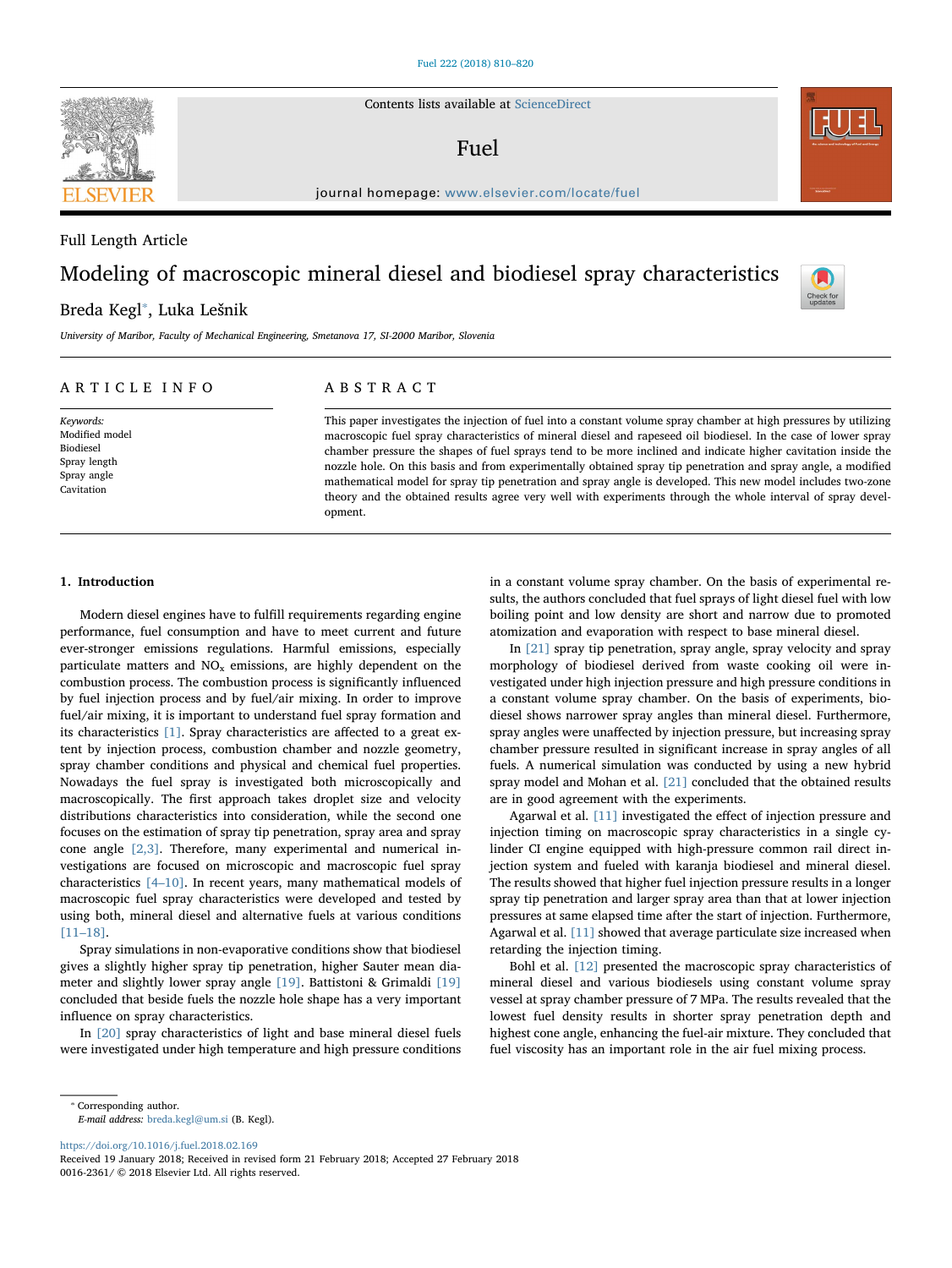<span id="page-1-0"></span>

Fig. 1. Spray visualization set-up.

#### <span id="page-1-1"></span>Table 1

Test injection system and high pressure vessel main specifications.

| Fuel injection system                         |                                         |
|-----------------------------------------------|-----------------------------------------|
| Injection model                               | Direct injection M system               |
| Fuel injection pump                           | Bosch PES 6A 95D 410 LS 2542            |
| Pump plunger (diameter $\times$ lift)         | $9.5$ mm $\times$ 8 mm                  |
| Fuel tube (length $\times$ diameter)          | $1024 \text{ mm} \times 1.8 \text{ mm}$ |
| Injection nozzle (number $\times$ nozzle hole | $1 \times 0.68$ mm                      |
| diameter)                                     |                                         |
| Needle lift (maximum)                         | $0.3 \,\mathrm{mm}$                     |
| Needle opening pressure                       | 17.5 MPa                                |
| Pressure in the spray chamber                 | 4 MPa and 6 MPa                         |
| Temperature in the spray chamber              | 294 K                                   |

#### <span id="page-1-2"></span>Table 2

Diesel and biodiesel properties.

| Fuel                                             | Mineral diesel  | <b>Biodiesel</b> |
|--------------------------------------------------|-----------------|------------------|
| Density @ $30^{\circ}$ C (kg/m <sup>3</sup> )    | 830-835         | 860-865          |
| Kinematic viscosity @ 30 °C (mm <sup>2</sup> /s) | 3.34-3.38       | 4.46-4.49        |
| Surface tension @ $30^{\circ}$ C (N/m)           | $0.022 - 0.023$ | $0.024 - 0.026$  |
| Calorific value $(MJ/kg)$                        | $42 - 44$       | $38 - 39$        |
| Cetane number                                    | $45 - 50$       | $49 - 51$        |

<span id="page-1-3"></span>

Fig. 2. Spray parameters.

Desantes et al. [\[13\]](#page-9-5) investigated penetration velocity and radial expansion of reacting fuel spray by using n-dodecane, n-heptane, and a blend of 80% n-heptane and 20% isooctane. A spray model was also applied to support the analysis of experimental results. They concluded that spray tip velocity values under reacting conditions are always larger than under inert ones; for both, experimental and model results.

The period of diesel fuel spray injection from the start of injection up to 0.5 ms was investigated in [\[22\]](#page-10-3) by using ultrahigh speed digital imaging. In contrast with the widely accepted idea of tip penetration exhibiting a linear dependence with time during the initial stages of spray development, the spray tip penetration was observed as a  $t^{\frac{3}{2}}$  dependence until the tip velocity reaches its maximum value. After this, the spray tip penetration correlates well with previously established dependence found in the literature. Kostas et al. [\[22\]](#page-10-3) concluded that further experiments are required for complete characterization of the fuel spray behavior during the initial phases as well as for interpretation of the functional fit in terms of a physical model.

Roisman et al. [\[23\]](#page-10-4) modelled the motion of the spray in two regions: the main region of the steady flow and the front region of the spray. Their approach revealed the importance of the shock wave propagation at the initial stage of spray development. Experiments were done on a common rail diesel injection nozzle and numerically predicted results agreed well with experimental data.

Park et al. [\[24\]](#page-10-5) studied fuel spray characteristics when using diesel water emulsified fuel in a diesel engine. The mean spray penetration length at room temperature was shortened by increased water content. Therefore, diesel water emulsified fuel has a higher probability of wall wetting than neat mineral diesel under the spray chamber pressure of 4 MPa and room temperature. However, the in-cylinder temperature in a running diesel engine is much higher than room temperature. Therefore, one can assume that actual wall wetting would not be significant [\[24\].](#page-10-5)

Park et al. [\[15\]](#page-9-6) investigated diesel fuel spray using a constant volume spray chamber under high temperature and high pressure. On the basis of experimentally obtained results, it was shown that the spray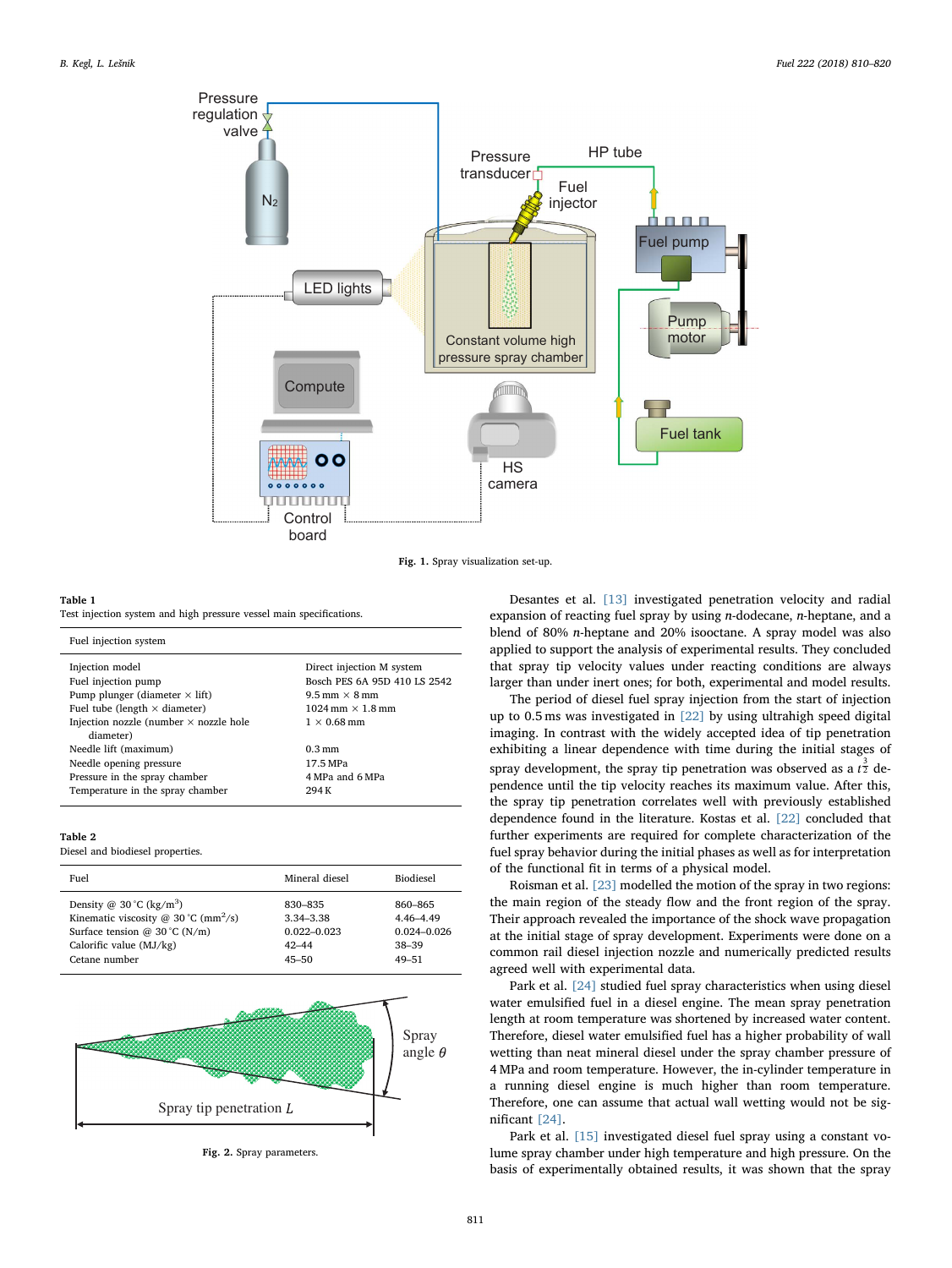## <span id="page-2-0"></span>Table 3

Mathematical models for spray tip penetration.

| Model                                                                                                                    | Reference |
|--------------------------------------------------------------------------------------------------------------------------|-----------|
| $L = 1.189 C_c^{0.25} \left( \frac{p_{inj} - p_g}{\rho_g} \right)^{0.25} \left( \frac{d_0 t}{\tan \theta} \right)^{0.5}$ | [26]      |
| $L = 3.07 \left( \frac{p_{inj} - p_g}{\rho_g} \right)^{0.25} (d_0 t)^{0.5} \left( \frac{294}{T_o} \right)^{0.25}$        | [27]      |
| $L = 0.39 \left( \frac{2(p_{inj} - p_g)}{c} \right)^{0.5} t \dots 0 < t < t_b$                                           | [30]      |

$$
L = 2.95 \left(\frac{p_{\text{inj}} - p_{\text{g}}}{\rho_f}\right)^{0.25} \left(\frac{d_{0}t}{1000}\right)^{0.5} \dots t > t_b
$$
  

$$
t_b = 28.65 \frac{\rho_f d_0}{(\rho_{\text{g}}(p_{\text{inj}} - p_{\text{g}}))^{0.5}}
$$

$$
L = 1.141C_d^{0.5} \left(\frac{p_{inj} - p_g}{\rho_g}\right)^{0.25} \left(\frac{d_0 t}{\tan \theta}\right)^{0.5}
$$
 [28]

$$
L = 10^{-3}d_0^{0.307}p_{inj}^{0.262}\rho_g^{-0.406}t^{0.568}
$$
\n
$$
[29]
$$

$$
L = At^{\frac{3}{2}}... 0 < t < t_b
$$
\n
$$
L = 2.95 \left( \frac{p_{lnj} - p_g}{\rho_f} \right)^{0.25} \left( \frac{d_0 t}{1000} \right)^{0.5}... t > t_b
$$
\n
$$
t_b = 29 \frac{\rho_f d_0}{(\rho_g (p_{lnj} - p_g))^{0.5}}
$$
\n
$$
L = 0.39 \left( \frac{2(p_{lnj} - p_g)}{\rho_f} \right)^{0.5} \frac{t}{1000}... 0 < t < t_b
$$
\n
$$
L = 0.342 \left( \frac{p_{lnj} - p_g}{\rho_g} \right)^{0.25} (d_0)^{0.5} \rho_f^{0.3387} t^{0.5432}... t > t_b
$$
\n
$$
t_b = 28.65 \frac{\rho_f d_0}{(\rho_g (p_{lnj} - p_g))^{0.5}}
$$
\n(12)

*Cc* coefficient of contraction, *pinj* injection pressure (Pa), *pg* spray chamber pressure (Pa), *ρg* gas density in spray chamber (kg/m<sup>3</sup> ), *d*0 nozzle hole diameter (m), *t* time (ms), *θ* spray angle ( $\degree$ ),  $T_g$  gas temperature in chamber (K),  $\rho_f$  fuel density (kg/m<sup>3</sup>),  $C_d$  velocity coefficient, *A* fit parameter, *L* spray tip penetration (m).

angle decreases during injection from very high values at the beginning of injection to a practically constant value. Furthermore fuel spray penetration increases due to attenuation of fuel evaporation process and interaction with gas in the spray chamber. A similar development of the spray angle with respect to time was observed by Wang et al. [\[25\]](#page-10-6).

Although many mathematical models for simulation of macroscopic fuel spray characteristics exist, further investigations of fuel sprays are still necessary due to new alternative fuels and optimized injection systems. For example, till today many models depend greatly on tested fuels and the spray angle after start of injection is not modeled very well. In this paper, attention is focused on the development of a modified model for numerical simulation of spray tip penetration and spray angle by introducing more injection parameters and fuel properties into the model. In order to validate the proposed model, an experimental campaign has been carried out employing both mineral diesel and biodiesel at various chamber pressures. Afterwards, the results have been compared with the existing mathematical models. The analysis of obtained results may contribute to better understanding of the influences of fuel properties on the fuel spray development and consequently on combustion process.

#### 2. Experimental equipment and test procedure

Measurements of macroscopic and microscopic spray characteristics and break-up process was performed in a specially designed high pressure spray chamber, mounted on an injection system test bed, [Fig. 1.](#page-1-0)

The high pressure atmosphere in the injection chamber was created

<span id="page-2-1"></span>Table 4

 $θ$ 

for spray angle

| Model                                                                                                                                                                                 | Reference |
|---------------------------------------------------------------------------------------------------------------------------------------------------------------------------------------|-----------|
| $\theta = 2 \text{ atan}\left(\frac{\sqrt{3}}{6} \frac{4\pi \left(\frac{\rho g}{\rho f}\right)^{0.5}}{\left(3 + 0.28 \left(\frac{l_0}{d_0}\right)\right)} (1 - e^{-10\gamma})\right)$ | [31]      |
| $\theta = 0.05 \left( \frac{\rho_g (p_{inj} - p_g) d_0^2}{n_o^2} \right)^{0.25}$                                                                                                      | [32]      |

$$
= 2 \text{ atan}\left(\frac{\sqrt{3}}{6} \frac{4\pi \left(\frac{\rho_g}{\rho_f}\right)^{0.5}}{\left(3 + 0.28 \left(\frac{l_0}{a_0}\right)\right)}\right)
$$

$$
\theta = 83.5 \left( \frac{l_0}{d_0} \right)^{-0.22} \left( \frac{d_0}{d_{\text{soc}}} \right)^{0.15} \left( \frac{\rho_g}{\rho_f} \right)^{0.26} \tag{30}
$$

$$
\theta = 2 \text{ atan}\left(\frac{\frac{4\pi}{\beta} \left(\frac{\beta g}{\beta f}\right)^{0.5}}{\left(3 + 0.28\left(\frac{l_0}{d_0}\right)\right)} \left(\frac{Re}{We}\right)^{-0.25} (1 - e^{-10y})\right)
$$
\n[34]

 $\theta = 2 \ \text{atan}((d_0)^{0.508} (p_{inj})^{0.00943} (\rho_g)^{0.335})$ <sup>[\[29\]](#page-10-11)</sup>  $= 2 \tan \left[ C_\theta \right] \left( \frac{\rho_g}{R} \right)^{0.15} - 0.0043 \left( \frac{\rho_f}{R} \right)$  $\Bigg( C_\theta \Bigg($  $\Vert$ ⎝ ⎞  $\Bigg| \qquad -0.0043 \Bigg($ ⎞ ⎠ ⎞  $\theta = 2 \ \text{atan} \left( C_\theta \left( \left( \frac{\rho_g}{\rho_f} \right)^{0.15} - 0.0043 \left( \frac{\rho_f}{\rho_g} \right)^{0.5} \right) \right)$ ⎞ ⎠ *ρf ρf ρg*  $(0.19)$   $(0.5)$  [\[35\]](#page-10-16)

$$
\gamma = \left(\frac{Re}{We}\right)^2 \frac{\rho_f}{\rho_g};\, Re = \frac{v_{inj}d_0}{v_f};\, We = \frac{\rho_f v_{inj}^2 d_0}{\sigma_f};\, v_{inj} = C_d \sqrt{\frac{2(p_{inj} - p_g)}{\rho_f}}
$$

 $\rho_g$  gas density in spray chamber (kg/m<sup>3</sup>),  $\rho_f$  fuel density (kg/m<sup>3</sup>),  $l_0$  nozzle hole length  $(m)$ , $d_0$  nozzle hole diameter (m),  $d_{sac}$  diameter of sack chamber (m),  $v_{ini}$  injection velocity (m/s), *ν<sub>f</sub>* fuel kinematic viscosity (m<sup>2</sup>/s), *ν<sub>g</sub>* gas kinematic viscosity in spray chamber (m<sup>2</sup>/s), *η<sub>g</sub>* gas dynamic viscosity (Pas), *C<sub>d</sub>* velocity coefficient, *C*<sub>θ</sub> coefficient depending on the injector characteristics, *pinj* injection pressure (Pa), *pg* spray chamber pressure (Pa), *θ* spray angle (°).

using nitrogen  $(N_2)$  from a high pressure vessel. The desired atmosphere pressures of 4 and 6 MPa were adjusted by using a pressure reduction valve. The nitrogen was replaced after each measurement in order to lower the amount of fuel vapor and to avoid fuel splashing on chamber windows. The fuel was delivered by BOSCH PES 6A 95D 410 LS 2542 high pressure pump and injected by BOSCH DLLA 5S834 injector provided with single hole. A data acquisition system (DAQ system) was used for measuring the pressure upstream the injector, the injector needle position and the camshaft angle. A special application needed for the data acquisition was designed in LabVIEW in order to monitor and process all obtained data.

The images of spray morphology development were taken via a digital high speed camera which recorded 18,500 fps at resolution of  $128 \times 332$  pixels. The signal of high speed camera was synchronized with injection test bed DAQ system. This enables to link precisely each photo taken to the pump camshaft angle, needle position, pressures value, etc. High power specially designed LED lights were used for spray illumination in the high pressure spray chamber.

All measurements were performed under full load conditions, determined by the pump rack position. It means that under a single operating regime various fuel properties can cause that fueling is slightly different. Detailed information of the fuel injection system and constant volume high pressure spray chamber is presented in [Table 1](#page-1-1), meanwhile [Table 2](#page-1-2) shows the tested fuels properties (mineral diesel and biodiesel from rapeseed oil). The tested biodiesel fuel, produced by Biogoriva Slovenia from rapeseed oil, is compliant with the European standard EN 14214.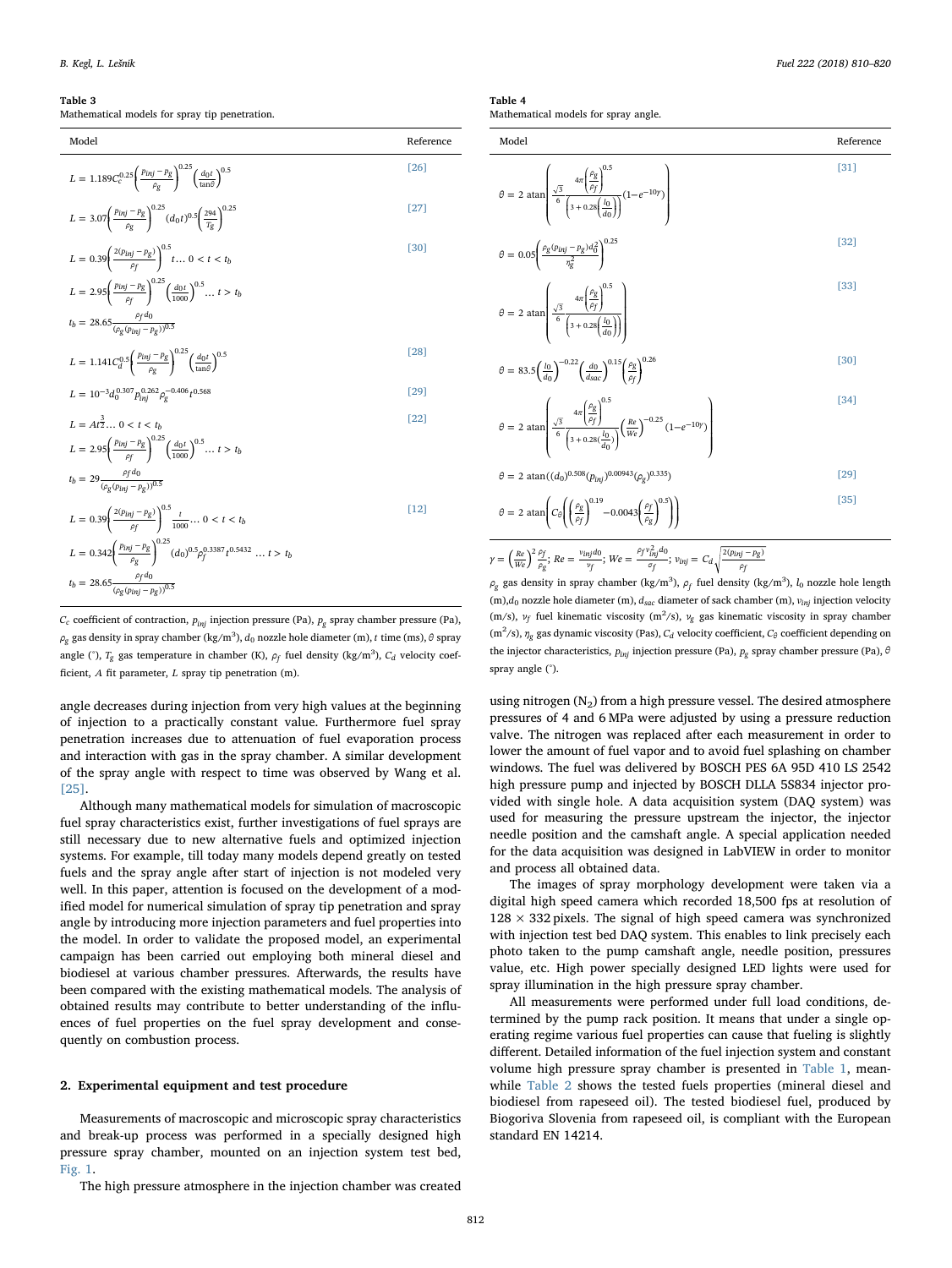<span id="page-3-0"></span>

Fig. 3. Injection pressure and needle lift during the injection process.

#### 3. Mathematical models for fuel spray simulation

The most important macroscopic fuel spray characteristics, spray tip penetration *L* and spray angle *θ*, are illustrated in [Fig. 2](#page-1-3). Spray tip penetration is defined as the distance between the nozzle exit and the furthest point of the spray. Spray angle is usually defined as the average angle formed by two straight lines from the nozzle tip to the boundary of the spray.

#### 3.1. Existing mathematical models

<span id="page-3-1"></span>Mathematical models for fuel spray characteristics are phenomenological models, obtained by integration of reduced physics based methods and experimental data. For this reason, a lot of mathematical models exist which exhibit rather minor variations; mainly due to various data used for their calibration. The most frequently used models

for spray tip penetration and spray angle are assembled in [Table 3](#page-2-0) and [Table 4](#page-2-1).

Some models for spray tip penetration are based on one-zone theory [26-[29\]](#page-10-7), other models are based on two-zone theory [\[12,22,30\].](#page-9-4) At first, Wakuri et al. [\[26\]](#page-10-7) used momentum theory based on the idea that the air induced into a fuel jet stream results in a kind of mixed gas with fuel droplets. Dent [\[27\]](#page-10-8) incorporated an additional term of temperatures ratio for the evaporation condition into the correlation equation for sprays produced under non-evaporating condition, to accommodate variation in spray length due to elevated temperature effects. Other one-zone models differ from these two models only in the coefficients or exponent factors of injection, nozzle and spray parameters. Two-zone models use two different equations, one from the beginning of the injection to the jet break-up time, where the penetration is proportional to time, and another one for the time exceeding the jet break-up time, where the penetration is approximately proportional to square root of time. These correlations of spray tip penetration, for liquid and vapor phases, also do not variate significantly between the evaporation and non-evaporation sprays. The first applied two-zone model was developed by Hiroyasu & Arai [\[30\]](#page-10-9). This was a starting-point for many other spray models, where the spray tip penetration is calculated from injection, nozzle, spray parameters, and spray chamber conditions.

All existing mathematical models for spray angle deliver more or less constant angles through the whole time of spray development [\[29,31](#page-10-11)–35]. Reitz & Bracco [\[31\]](#page-10-12) as well as Ruiz & Chigier [\[34\]](#page-10-15) developed a mathematical model for the spray angle by employing the aerodynamic break-up model, which includes the ratio of Reynolds and Weber numbers of the liquid flow. Other models include some characteristics of nozzle and injection parameters, fuels properties, and spray chamber conditions. Existing models differ from each other by different coefficients or exponent factors of included model variables.



Fig. 4. Images of spray morphology development of mineral diesel and biodiesel; 4 MPa spray chamber.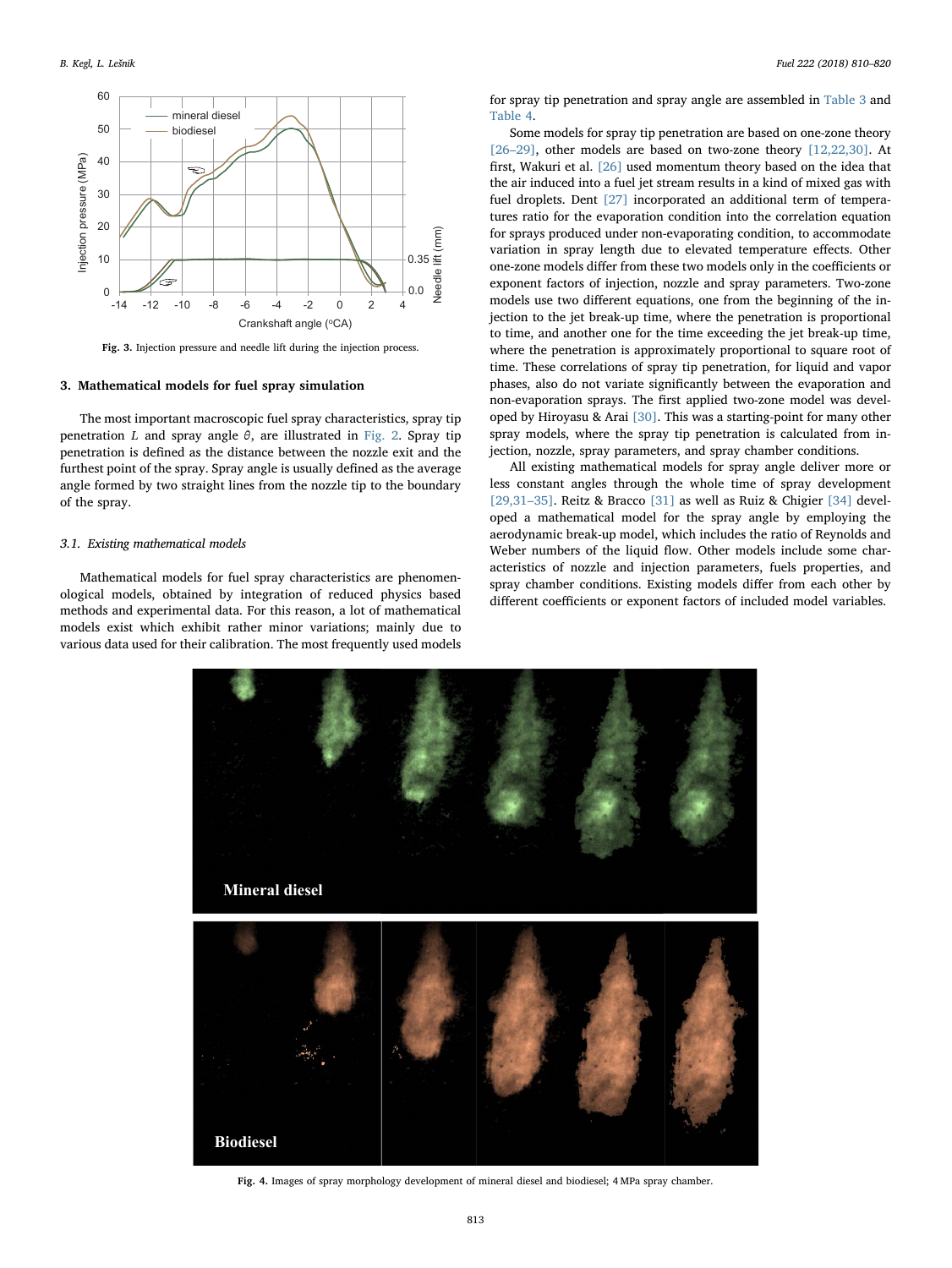<span id="page-4-2"></span>

Fig. 5. Spray development of mineral diesel and biodiesel; 4 MPa spray chamber.

#### 3.2. Modified mathematical model

The new model presented in this paper was developed by starting from a set of draft formulas defined by combining terms from existing models. These draft formulas were then enriched by additional terms, formulated intuitively as a result of huge experimental data and experience assembled while performing tests and measurements with various fuels. The resulting model for spray tip penetration and spray angle is based on a two-zone theory. The formula for the break-up time  $t_b$  has been somewhat modified with respect to those given in [Table 3](#page-2-0). Furthermore, the model for spray angle computation includes additional variables, such as: spray length, fuel and gas dynamic viscosity, and fuel surface tension. The spray length term  $L^{-2}$  is included into equation [\(3\)](#page-4-0) because as the spray penetrates, the droplets on the boundaries become smaller and diffuse easily, generating a decreasing trend of spray cone angle [\[36\].](#page-10-17) This effect is present only for a short time period after start of injection; therefore this term it is included only within the break-up time. During the break-up time, the gas and fuel dynamic viscosity and fuel surface tension also have an important influence on the spray angle. Therefore, time dependent terms  $($ .<br>| ⎠ *η η*  $v_{\rm g}$ <sup>0.5*t*</sup> *f*

and  $\left(\frac{5 \cdot 10^{-6}}{\sigma_f}\right)^{0.5t}$ 6 are added in order to consider various viscosities and surface tensions of various fuels. After the brake-up time period, the spray angle stabilizes and depends merely on dynamic viscosity; therefore, equation  $(4)$  contains the term  $($ ⎞ ⎠ *η η*  $v_g$   $^{0.25}$ *f* . The rather small reduction of the spray angle after the break-up period is taken into account by a linear time dependent term.

<span id="page-4-4"></span>Spray tip penetration *L* (mm) and spray angle  $\theta$  (°):

$$
L = 0.39 \left( \frac{2|p_{inj} - p_g|}{\rho_f} \right)^{0.455} t \quad \dots \quad t < t_b \tag{1}
$$

$$
L = 92 \left( \frac{|p_{inj} - p_g|}{\rho_g} \right)^{0.233} (d_0 t)^{0.5} \quad \dots \quad t > t_b \tag{2}
$$

<span id="page-4-0"></span>
$$
\theta = 0.045 \left( \frac{\rho_g \cdot d_0^2 \cdot |p_{inj} - p_g|}{\eta_g^2} \right)^{0.25} \left[ \left( \frac{\eta_g}{\eta_f} \right)^{0.5t} + \left( \frac{5 \cdot 10^{-6}}{\sigma_f} \right)^{0.5t} + L^{-2} \right] \dots t < t_b
$$
\n(3)

<span id="page-4-1"></span>
$$
\theta = 0.12 \left( \frac{\rho_g \cdot d_0^2 \cdot |p_{inj} - p_g|}{\eta_g^2} \right)^{0.25} \left[ \left( \frac{\eta_g}{\eta_f} \right)^{0.25} - 0.05t \right] \quad \dots \quad t > t_b \tag{4}
$$

<span id="page-4-3"></span>

Fig. 6. Images of spray morphology development of mineral diesel and biodiesel; 6 MPa spray chamber.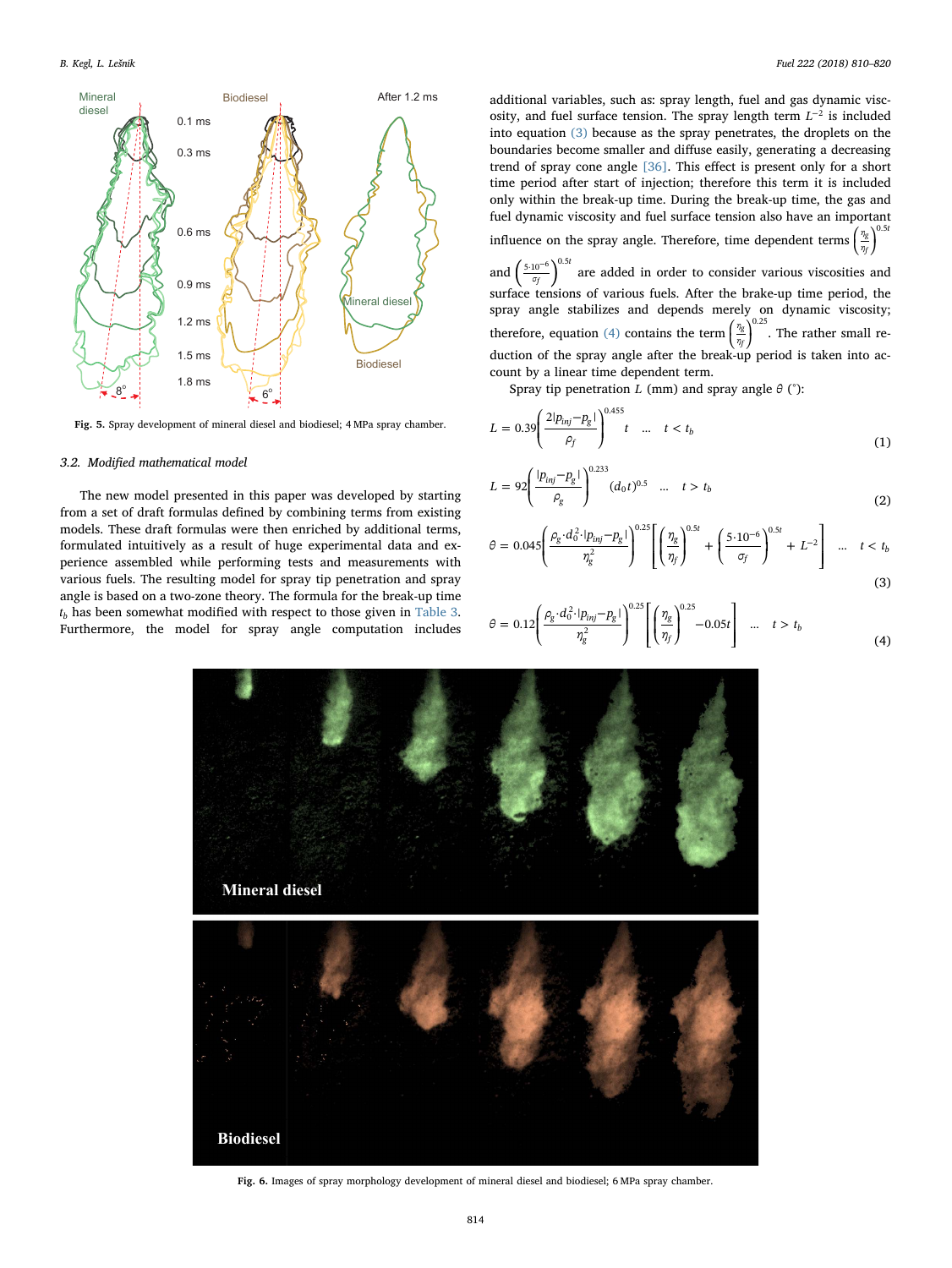<span id="page-5-0"></span>

<span id="page-5-1"></span>Fig. 7. Spray development of mineral diesel and biodiesel; 6 MPa spray chamber.



<span id="page-5-2"></span>Fig. 8. Spray development at various spray chamber pressures.

where  $t_b = 20 \frac{\rho_f d_0}{(\rho_g + p_{ini} - p_g)})$ *g inj g*  $\frac{10}{(100-1)^{0.5}}$  is break-up time (ms); *t*, time after start of injection (ms);  $p_{ini}$ , injection pressure (Pa);  $p_g$ , spray chamber pressure (Pa);  $\rho_f$ , fuel density (kg/m<sup>3</sup>),  $\rho_g$ , gas density in spray chamber (kg/m<sup>3</sup>);  $d_0$ , nozzle hole diameter (m),  $\eta_f$ , fuel dynamic viscosity (Pas);  $η_o$ , gas dynamic viscosity [Pas], and  $\sigma_f$ , fuel surface tension (N/m).

#### 4. Results and discussion

The experimentally obtained injection pressure and needle lift during injection process are presented in [Fig. 3.](#page-3-0) With respect to mineral diesel, the maximal injection pressure of biodiesel is higher by about 4 MPa and the start of injection is advanced. The higher injection pressure and advanced injection timing by are consequences of higher density and kinematic viscosity of biodiesel, [Table 2](#page-1-2), as well as of higher sound velocity. The sound velocity of biodiesel is in average about 50 m/s higher than the one of mineral diesel.

The experimentally obtained development of fuel spray in the spray chamber of 4 MPa for mineral diesel and biodiesel at 0.1 ms, 0.3 ms, 0.6 ms, 0.9 ms, 1.2 ms, 1.5 ms, and 1.8 ms after start of injection is presented in [Fig. 4](#page-3-1) and [Fig. 5.](#page-4-2)

The experimentally obtained development of fuel spray in the spray chamber of 4 MPa for mineral diesel and biodiesel at 0.1 ms, 0.3 ms, 0.6 ms, 0.9 ms, 1.2 ms, 1.5 ms, and 1.8 ms after start of injection is presented in [Fig. 4](#page-3-1). The spray tip penetration at all times is a little longer for biodiesel due to a somewhat higher injection pressure of biodiesel. It can also be seen that at the beginning of fuel spray development, the spray angle quickly reaches its maximal value but then also quickly decreases and stabilizes at some relatively constant value. Furthermore, it can be seen that the spray angle may be somewhat narrower for biodiesel, compared to mineral diesel; this relation, however, is not observed consistently during spray development. These observations can be explained by various factors. First of all, higher injection pressure increases the spray angle [\[37\].](#page-10-18) On the other hand, higher fuel viscosity increases spray evaporation and its velocity and decreases the spray angle [\[38\]](#page-10-19). Furthermore, the effects of increased friction between higher viscosity fuel and the nozzle surface reduce by increasing injection pressure. Taking these influences into account, it could can be inferred that spray angles of biodiesel (exhibiting higher injection pressure and higher viscosity) might be very close to mineral diesel.

From [Fig. 5,](#page-4-2) it is evident that there is some angle of inclination of the fuel sprays central axis against the vertical axis corresponding to the



Fig. 9. Spray tip penetration and spray angle; experiment.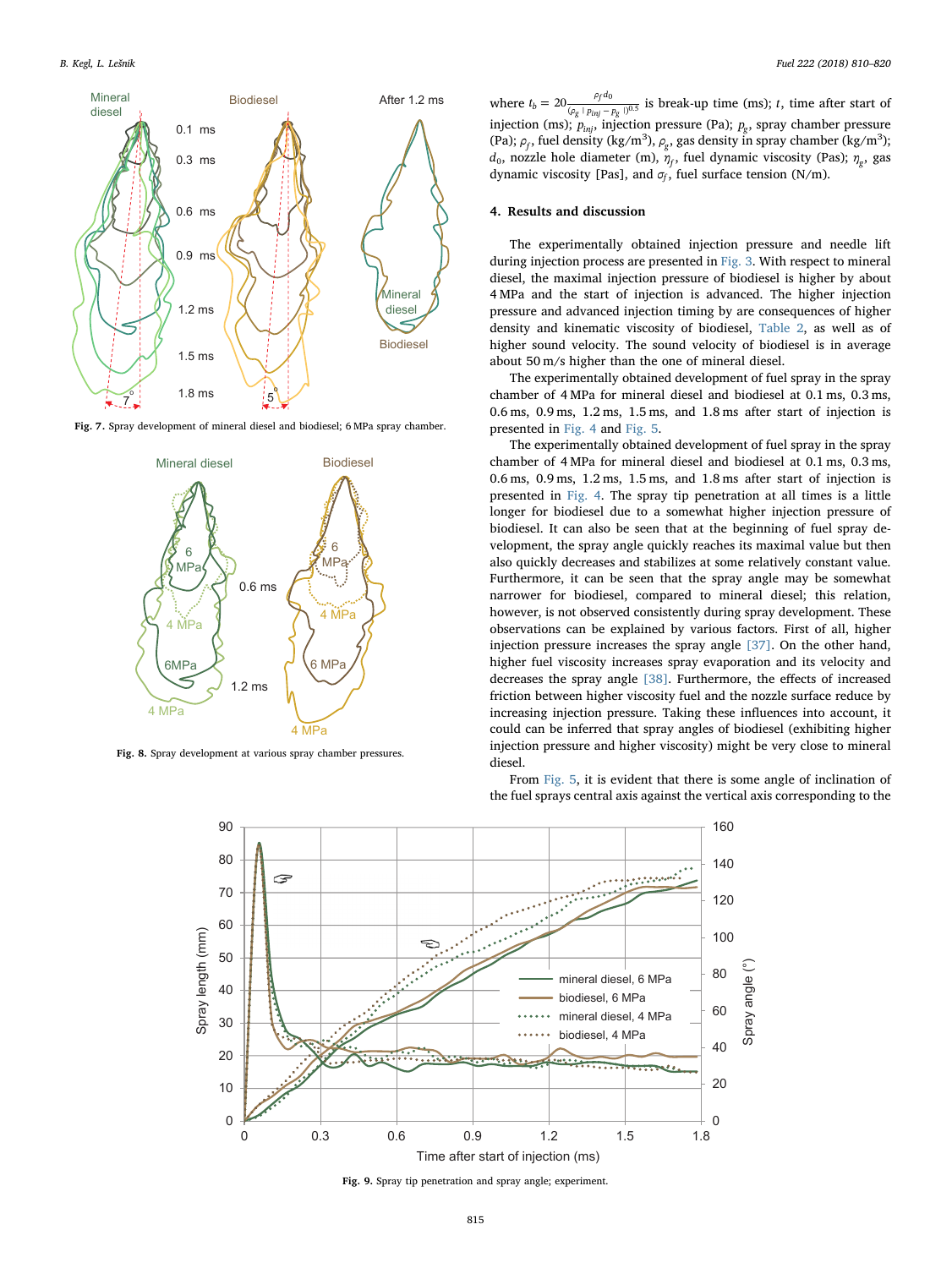<span id="page-6-0"></span>

Fig. 10. Spray tip penetration for mineral diesel; 6 MPa spray chamber.

<span id="page-6-1"></span>

Fig. 11. Spray tip penetration for biodiesel; 6 MPa spray chamber.

geometrical axis of the nozzle hole. It was observed that various fuels resulted in various inclination angles. For mineral diesel these angles were about 8 degrees, while for biodiesel the inclinations were about 6 degrees. The obtained inclination of fuel sprays can be explained by the cavitation inside the injection nozzle hole. It is known that the level of cavitation inside the nozzle hole creates an asymmetry (inclination) of the spray and also leads to much greater spray angles [\[21\].](#page-10-2) On the basis of experimental results it can be concluded that a more inclined fuel spray is a consequence of higher cavitation levels in the nozzle hole. Because of larger spray inclination and a somewhat greater spray angle of mineral diesel, it seems that cavitation intensity of mineral diesel is higher than that of biodiesel. This is consistent with the results reported by Agarwal et al. [\[39\]](#page-10-20) and with the fact that higher viscosity of biodiesel tends to inhibit cavitation inception. At this point it is important to note that cavitation level is not the only important factor; the way of propagation of cavitation area through the nozzle hole is also important. Namely, as the cavitation reaches the nozzle exit, the spray angles become independent of injection pressure and fuel viscosity.

When this happens, the spray angle of biodiesel can also become somewhat higher than that of mineral diesel.

Similar results in the development of fuel spray were also obtained in the spray chamber, pressured at 6 MPa, [Fig. 6](#page-4-3).

The mineral diesel sprays inclinations are about 7 degrees, while the biodiesel spray inclinations are about 5 degrees, [Fig. 7.](#page-5-0)

By comparing the sprays shown in [Fig. 5](#page-4-2) and [Fig. 7,](#page-5-0) it is evident that at chamber pressure of 4 MPa the inclinations of the sprays are larger than those observed at 6 MPa. It is obvious that higher spray chamber pressure inhibits the cavitation in the nozzle hole, which leads to less inclined fuel spray.

[Fig. 8](#page-5-1) shows a comparison of spray development at 0.6 ms and 1.2 ms after start of injection for mineral diesel and biodiesel. It can be seen that at 6 MPa the spray tip penetration is shorter than at chamber pressures of 4 MPa; this was observed for both tested fuels. Shorter spray tip penetration at higher chamber pressure is a consequence of higher resistance caused by chamber gas.

Experimentally obtained spray tip penetration and spray angle for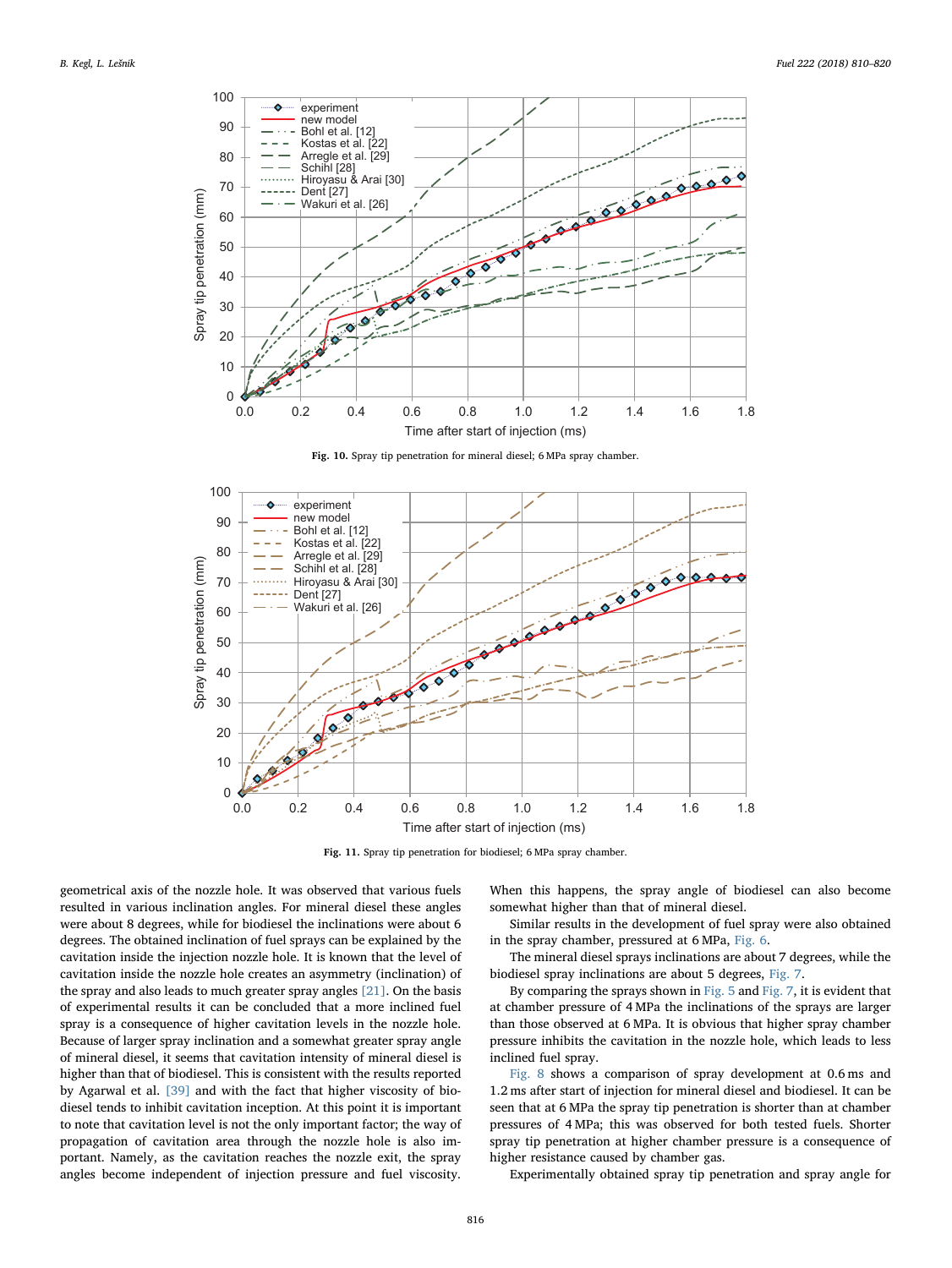<span id="page-7-0"></span>

Fig. 12. Spray tip penetration for mineral diesel; 4 MPa spray chamber.

<span id="page-7-1"></span>

Fig. 13. Spray tip penetration for biodiesel; 4 MPa spray chamber.

mineral diesel and biodiesel (injection into spray chamber at 4 MPa and 6 MPa) are presented in [Fig. 9](#page-5-2). It can be seen that spray angles increase very rapidly immediately after start of injection; after that they quickly reduce to a practically constant value. This angle reduction is complete about 0.3 ms after the start of injection and the observations are rather similar for both, biodiesel and mineral diesel. A somewhat larger dependence on fuel is observed for spray tip penetration, although chamber pressure is a much more influencing factor.

At this point it might be worth to compare the spray characteristics obtained in high pressure chamber (4 MPa, 6 MPa) with previous results obtained in a low pressure chamber (0.1 MPa) [\[14\].](#page-9-7) Regarding spray angle and tip penetration, it can be seen that the differences between mineral diesel and biodiesel are smaller at higher chamber pressures. Namely, at lower pressures the longer and narrower spray of biodiesel is more exposed due to higher viscosity of biodiesel.

The experimental results obtained at 4 and 6 MPa were used to verify the proposed modified numerical model. Spray tip penetration, computed by (Eqs. [\(1\), \(2\)\)](#page-4-4) as well as by all models given in [Table 3,](#page-2-0) is

compared with experiment in [Figs. 10](#page-6-0)–13. Spray angle computed by (Eqs. [\(3\), \(4\)](#page-4-0)) and by all mentioned models in [Table 4](#page-2-1), is compared with experiment in [Figs. 14](#page-8-0)–17.

[Fig. 10](#page-6-0) shows the comparison for mineral diesel spray at chamber pressure of 6 MPa, meanwhile the comparison for biodiesel is presented in [Fig. 11](#page-6-1). The comparison of spray length penetration tip at spray chamber pressure of 4 MPa is presented in [Fig. 12](#page-7-0) for mineral diesel and in [Fig. 13](#page-7-1) for biodiesel.

[Fig. 14](#page-8-0) shows the comparison for mineral diesel spray at spray chamber pressure of 6 MPa, meanwhile the comparison for biodiesel is presented in [Fig. 15](#page-8-1). The comparison of spray angle at spray chamber pressure of 4 MPa is presented in [Fig. 16](#page-9-8) for mineral diesel and in [Fig. 17](#page-9-9) for biodiesel.

The results of the modified model for spray tip penetration and spray angle agree very well with the experiments. By introducing the two-zone theory also for the spray angle, it is possible to simulate high angle values at the beginning of injection and rapid angles decrease and stabilization after 0.3 ms.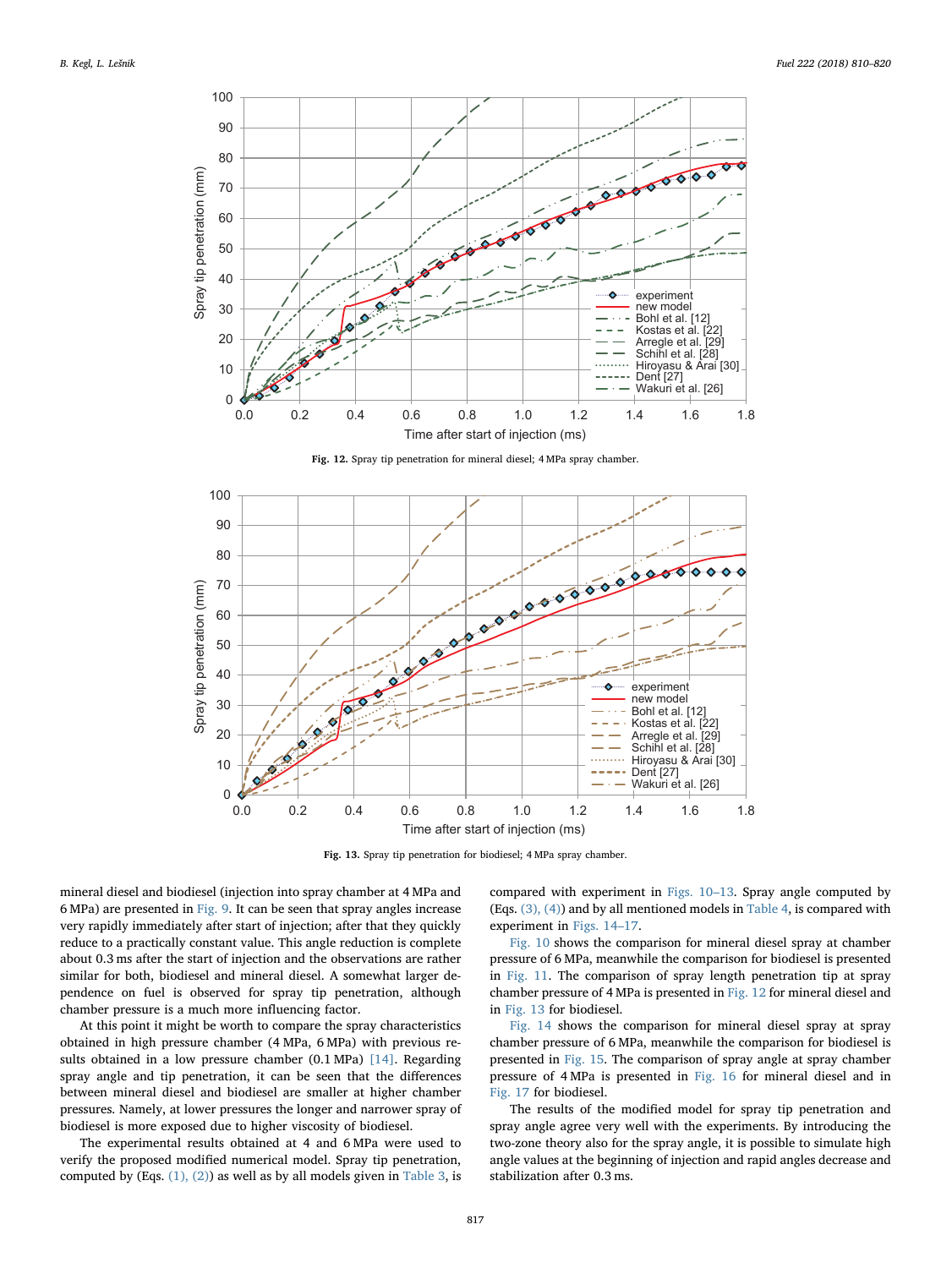<span id="page-8-0"></span>

Fig. 14. Spray angle for mineral diesel; 6 MPa spray chamber.

<span id="page-8-1"></span>

Fig. 15. Spray angle for biodiesel; 6 MPa spray chamber.

It has to be noted that each mathematical model referenced in this work was obtained by fitting it against its corresponding experiments (particular injection system, particular fuels, particular conditions). Therefore differences in the results among various numerical models are a natural consequence of this fact. Nevertheless, one can say that the model proposed in this work delivers very good results under the specified conditions. Furthermore, based on our research it is the only model capable of describing the large angle variation happening immediately after start of injection.

#### 5. Conclusions

The effects of usage of mineral diesel and biodiesel from rapeseed oil on a spray development at spray chamber pressure of 4 MPa and 6 MPa were investigated. A modified mathematical model for spray tip penetration and spray angle is developed and the obtained results were compared with existing mathematical models and with experimental data. From the results, one can conclude the following:

- the inclinations of fuel spray are higher at lower spray chamber pressures, because higher spray chamber pressure inhibits the cavitation in the nozzle hole
- because of higher spray inclination and a somewhat larger spray angle of mineral diesel, it seems that mineral diesel exhibits stronger cavitation than biodiesel
- spray tip penetration at higher spray chamber pressure is shorter than at lower pressures for mineral diesel and biodiesel due to the higher resistance during spray development
- spray tip penetration and spray angle depend more significantly on chamber pressure than on the type of tested fuels
- the developed modified model for spray tip penetration and spray angle delivers results very close to the experimental data; this holds true for mineral diesel and biodiesel as well as for both spray chamber pressures during the whole spray development.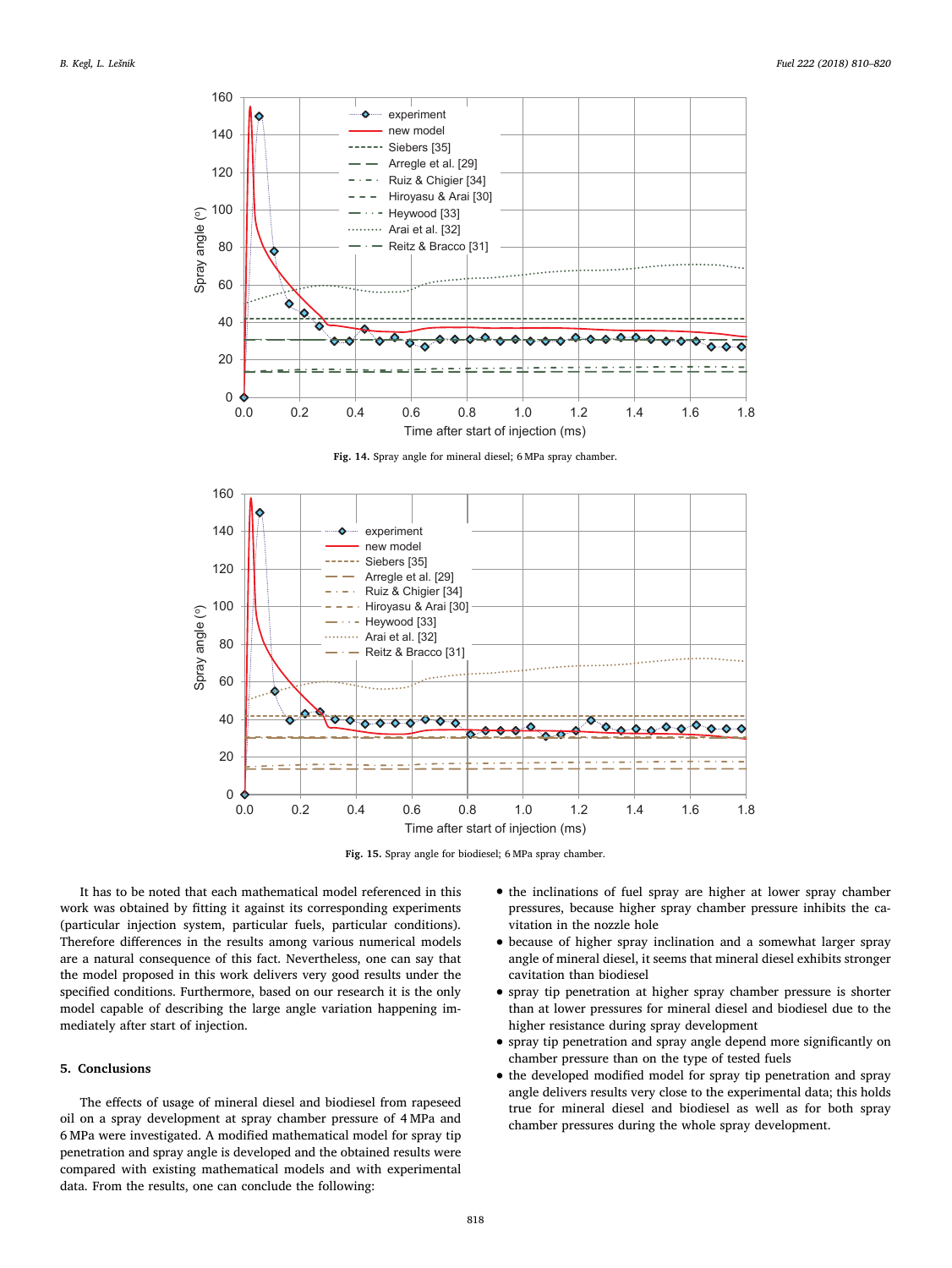<span id="page-9-8"></span>

Fig. 16. Spray tip angle for mineral diesel; 4 MPa spray chamber.

<span id="page-9-9"></span>

Fig. 17. Spray tip angle for biodiesel; 4 MPa spray chamber.

#### Acknowledgements

This work was supported by the Slovenian Research Agency (ARRS).

### References

- <span id="page-9-0"></span>[1] [Kowalski J. The theoretical investigation on in](http://refhub.elsevier.com/S0016-2361(18)30364-8/h0005)fluence the fuel spray geometry on [the combustion and emission characteristic of the marine diesel engine. Combust](http://refhub.elsevier.com/S0016-2361(18)30364-8/h0005) [Engines 2017;169\(2\):101](http://refhub.elsevier.com/S0016-2361(18)30364-8/h0005)–7.
- <span id="page-9-1"></span>[2] [Kegl B, Kegl M, Pehan S. Green diesel engines: biodiesel usage in diesel engines.](http://refhub.elsevier.com/S0016-2361(18)30364-8/h0010) [London: Springer Verlag; 2013.](http://refhub.elsevier.com/S0016-2361(18)30364-8/h0010)
- [3] [Wang Z, Xu H, Jiang C, Wyszynski ML. Experimental study on microscopic and](http://refhub.elsevier.com/S0016-2361(18)30364-8/h0015) [macroscopic characteristics of diesel spray with split injection. Fuel](http://refhub.elsevier.com/S0016-2361(18)30364-8/h0015) [2016;174:140](http://refhub.elsevier.com/S0016-2361(18)30364-8/h0015)–52.
- <span id="page-9-2"></span>[4] [Pos R, Wardle R, Cracnell R, Ganippa L. Spatio-temporal evolution of diesel sprays](http://refhub.elsevier.com/S0016-2361(18)30364-8/h0020) [at the early start of injection. Appl Energy 2017;205:391](http://refhub.elsevier.com/S0016-2361(18)30364-8/h0020)–8.
- [5] [Park SH, Kim HJ, Lee CS. Numerical investigation of combustion and exhaust](http://refhub.elsevier.com/S0016-2361(18)30364-8/h0025) [emissions characteristics based on experimental spray and atomization character](http://refhub.elsevier.com/S0016-2361(18)30364-8/h0025)[istics in a compression ignition diesel engine. Energy Fuels 2010;24:2429](http://refhub.elsevier.com/S0016-2361(18)30364-8/h0025)–38.
- [6] Pogorevc P, Kegl B, Š[kerget L. Diesel and biodiesel fuel spray simulations. Energy](http://refhub.elsevier.com/S0016-2361(18)30364-8/h0030) [Fuels 2008;22:1266](http://refhub.elsevier.com/S0016-2361(18)30364-8/h0030)–74.
- [7] [Park SH, Kim HJ, Lee CS. Fuel spray and exhaust emission characteristics of an](http://refhub.elsevier.com/S0016-2361(18)30364-8/h0035)

[undiluted soybean oil methyl ester in a diesel engine. Energy Fuels 2010;24:6172](http://refhub.elsevier.com/S0016-2361(18)30364-8/h0035)–8. [8] [Lanjekar RD, Deshmukh D. Biofuel pure component spray characteristics at engine-](http://refhub.elsevier.com/S0016-2361(18)30364-8/h0040)

- [relevant conditions. Energy Fuels 2017;31:9438](http://refhub.elsevier.com/S0016-2361(18)30364-8/h0040)–45. [9] [Ma Y, Hunag S, Huang R, Zhang Y, Xu S. Spray and evaporation characteristics of n](http://refhub.elsevier.com/S0016-2361(18)30364-8/h0045)pentanol–[diesel blends in a constant volume chamber. Energy Convers Manage](http://refhub.elsevier.com/S0016-2361(18)30364-8/h0045)
- [2016;130:240](http://refhub.elsevier.com/S0016-2361(18)30364-8/h0045)–51. [10] [Wang Z, Guo H, Wang C, Xu H, Li Y. Microscopic level study on the spray im-](http://refhub.elsevier.com/S0016-2361(18)30364-8/h0050)
- <span id="page-9-3"></span>[pingement process and characteristics. Appl Energy 2017;197:114](http://refhub.elsevier.com/S0016-2361(18)30364-8/h0050)–23. [11] [Agarwal AK, Dhar A, Gupta JG, Kim WI, Lee CS, Park S. E](http://refhub.elsevier.com/S0016-2361(18)30364-8/h0055)ffect of fuel injection
- [pressure and injection timing on spray characteristics and particulate size](http://refhub.elsevier.com/S0016-2361(18)30364-8/h0055)–number [distribution in a biodiesel fuelled common rail direct injection diesel engine. Appl](http://refhub.elsevier.com/S0016-2361(18)30364-8/h0055) [Energy 2014;130:212](http://refhub.elsevier.com/S0016-2361(18)30364-8/h0055)–21.
- <span id="page-9-4"></span>[12] [Bohl T, Tian G, Smallbone A, Roskilly AP. Macroscopic spray characteristics of next](http://refhub.elsevier.com/S0016-2361(18)30364-8/h0060)[generation bio-derived diesel fuels in comparison to mineral diesel. Appl Energy](http://refhub.elsevier.com/S0016-2361(18)30364-8/h0060) [2017;186:562](http://refhub.elsevier.com/S0016-2361(18)30364-8/h0060)–73.
- <span id="page-9-5"></span>[13] [Desantes JM, Garciá-Oliver JM, Xuan T, Vera-Tudela W. A study on tip penetration](http://refhub.elsevier.com/S0016-2361(18)30364-8/h0065) [velocity and radial expansion of reacting diesel sprays with di](http://refhub.elsevier.com/S0016-2361(18)30364-8/h0065)fferent fuels. Fuel [2017;207:323](http://refhub.elsevier.com/S0016-2361(18)30364-8/h0065)–35.
- <span id="page-9-7"></span>[14] Kegl B. Infl[uence of biodiesel on engine combustion and emission characteristics.](http://refhub.elsevier.com/S0016-2361(18)30364-8/h0070) [Appl Energy 2011;88:1803](http://refhub.elsevier.com/S0016-2361(18)30364-8/h0070)–12.
- <span id="page-9-6"></span>[15] Park [Y, Hwang J, Bae C, Kim K, Lee J, Pyo S. E](http://refhub.elsevier.com/S0016-2361(18)30364-8/h0075)ffects of diesel fuel temperature on fuel fl[ow and spray characteristics. Fuel 2015;162:1](http://refhub.elsevier.com/S0016-2361(18)30364-8/h0075)–7.
- [16] [Mohan B, Yang W, Yu W, Tay KL. Numerical analysis of spray characteristics of](http://refhub.elsevier.com/S0016-2361(18)30364-8/h0080)